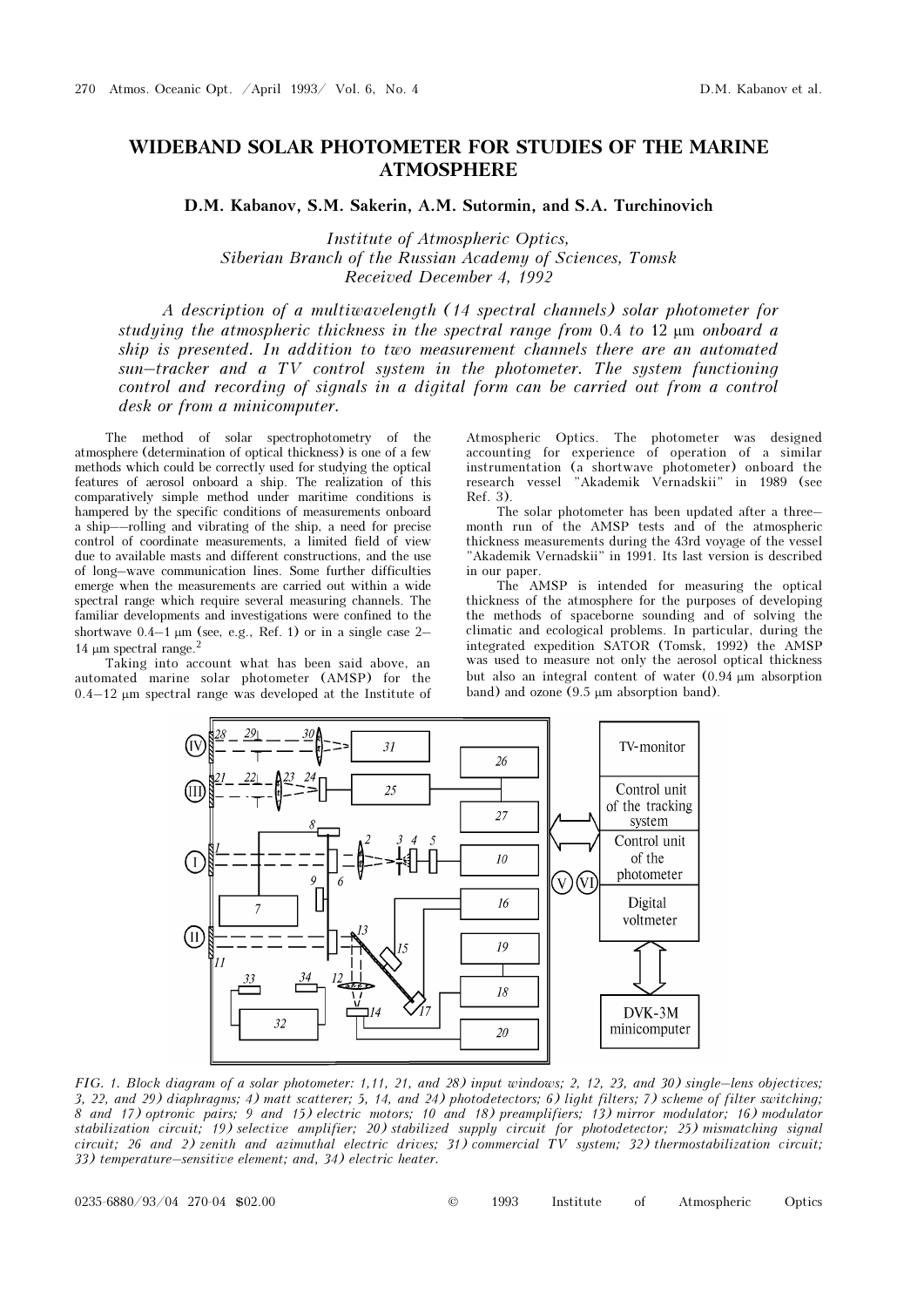The AMSP general configuration (Fig. 1) incorporates four independent opto–electronic channels whose optical axes are aligned in a single direction:

- shortwave measuring channel (I),
- longwave measuring channel (II),
- aiming system and automated sun–tracker (III), and
- TV system for control of aiming (IV).

An opto–electronic part of the AMSP photometer (V) with a double–coordinate rotating desk is made as a separate construction (Fig. 2) and was positioned (during the 43rd voyage) at a direction–finding deck of the vessel. The photometer frame was made hermetic with automated heating for its protecting from sweating and humid air.



FIG. 2. Appearance of the AMSP photometer.

The AMSP control units with analog–to–digital converters (VI) and the DVK–3M minicomputer were mounted at the 15–20 m distance from the outlying part of the photometer at the vessel laboratory.

To eliminate the effect of long communication lines on informative and control signals all the electron boards subjected to the influence of noise were located in a hermetically screened frame of the photometer and their electromagnetic compatibility was provided.

The TV system incorporated into the AMSP was used for remote control of the measurements during which cloudiness and constructions of the ship could fall into the photometer field of view in the course of the ship manoeuvring and rolling. This is of particular importance when the signals are automatically recorded by the computer.

In developing the AMSP the field–of–view angles of the optical schemes were interconnected with dynamic characteristics of the tracking system (angular velocities and accelerations). The initial requirements for the AMSP operation were the mean angular velocities of the ship rolling below 6 deg/s and the range of angular rolling below ±15°. The error in the sun tracking must not exceed  $0.2-0.5^{\circ}$  in the working range of angles 180 $^{\circ}$  (in azimuth) and 85° (at an angle of elevation). Taking into account these requirements as well as the need for minimizing the effect of scattered radiation in a shortwave channel<sup>4</sup> and background radiation of the sky in the IR channel, the field–of–view angles of the measuring channels were chosen as the optimal ones within the limits of 1.5–2°.

There arise difficulties associated with the development and combination of such opto–electronic schemes of four channels of the AMSP which, according to their weight and dimensional characteristics, could be applicable for a high–speed tracking system.

A shortwave measuring channel. An optical scheme of the short–wave channel of the photometer (Fig. 1) consists of an input window of a correcting light filter 1, a single–lens objective 2, a field diaphragm 3, a matt scatterer 4, and a PD–24K silicon photodiode 5. The spectral selection of radiation is performed with seven interference filters 6 positioned in the wheel which is rotated (switches the filters) by signals generated with a filter switching circuits 7. Code controlling signals are formed with optronic pairs 8 optically connected with the filter wheel.

The required filter is installed by bringing an engine (9) into stop at an appropriate position and is fixed with an electromagnetic holder from random displacements. In each spectral channel in addition to an interference filter there are pigmented glasses to eliminate the effect of secondary transmission maxima and optical correction of signals being measured. The filters are switched either in a hand–operated regime from the photometer supply and control units or in an automated regime based on computer instructions.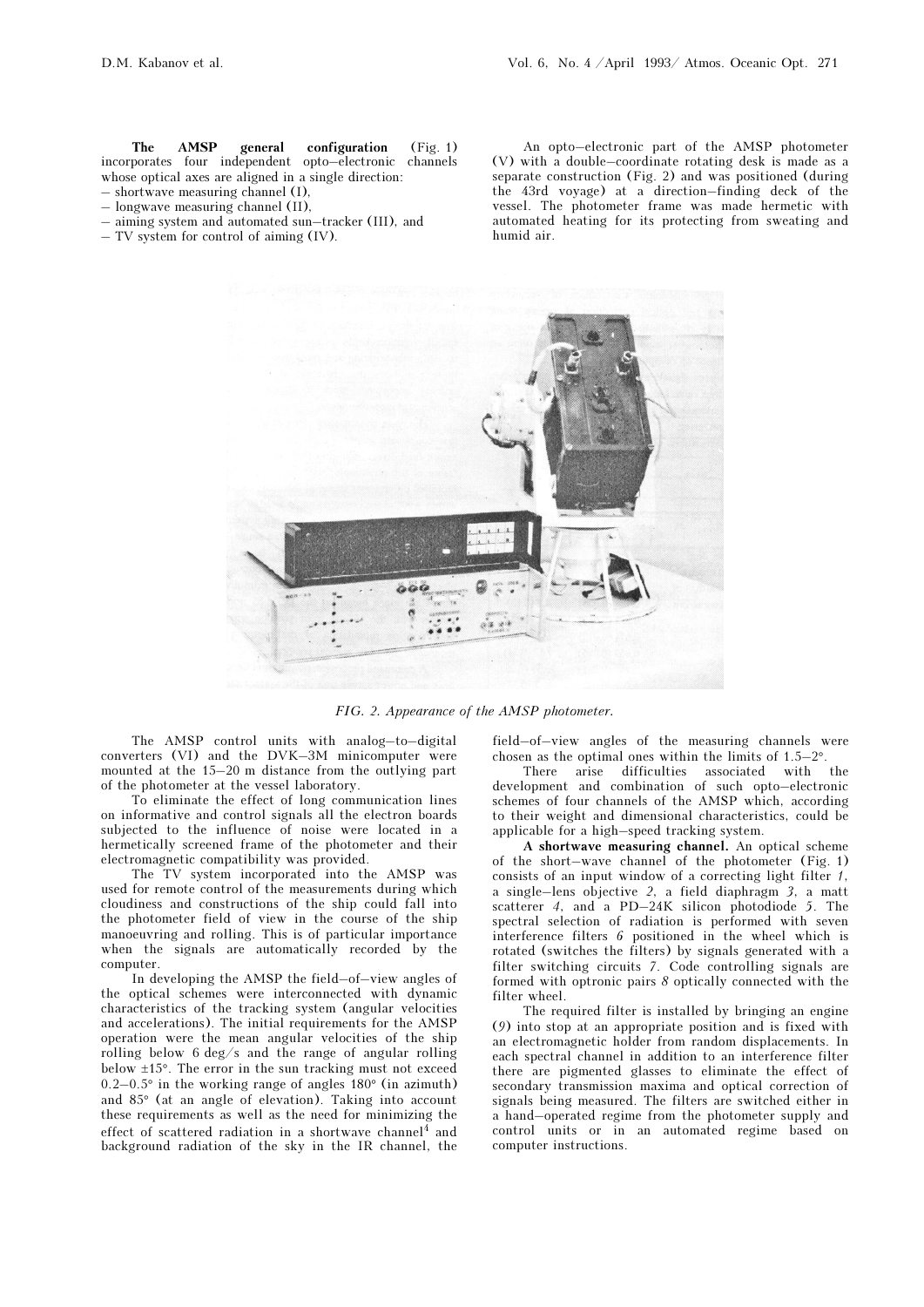The photodetector signals are amplified with preamplifies 10 and transmitted by a cable for subsequent recording to a digital voltmeter or to a minicomputer after their smoothing by a ten–bit analog–to–digital converter.

The basic specifications of the AMSP measuring channels are listed in the table.

TABLE I.

| Specifications                               | Shortwave    | Longwave    |
|----------------------------------------------|--------------|-------------|
|                                              | channel      | channel     |
| Field-of-view angle, deg.                    | 1.5          | 1.9         |
| Number of spectral channels                  |              |             |
| Maxima (and halfwidths) of $0.447$ $(0.038)$ |              | 3.8(0.11)   |
| light-filter transmission, $\mu$ m           | 0.484(0.008) | 4.7(0.13)   |
|                                              | 0.552(0.010) | 8.1(0.22)   |
|                                              | 0.674(0.012) | 9.1(0.24)   |
|                                              | 0.869(0.016) | 9.47(0.24)  |
|                                              | 0.940(0.011) | 10.55(0.25) |
|                                              | 1.061(0.022) | 12.1(0.35)  |
| Optical signal modulation                    |              |             |
| frequency, Hz                                | Ω            | 140         |
| Measurement error, %                         |              |             |
| (not higher)                                 |              | 5           |
| Time interval of a single run                |              |             |
| of measurements, min                         |              |             |

A longwave measuring channel. An optical scheme of the IR channel consists of a germanium input window 11, a coated–menisc lens 12 made of optical ceramics PO–4, a mirror modulator 13, and an MG–30 piroelectric photodetector 14.

Two pairs of planes of the mirror modulator are deflected at an angle of 1° with respect to each other. As a result, during the modulator rotation the radiation from the sun and neighboring areas of the sky are alternately directed to the photodetector. Thus the contribution of the sky background radiation coming into the field of view of the IR channel is excluded from the recorded difference signal.

The rotational rate of a DPM–25 modulator engine 15 is stabilized with an electronic stabilization circuit 16 with feedback from an optronic pair 17.

The spectral selection is performed with seven interference and disperse light filters positioned in the same wheel in pairs with filters of the shortwave channel. For optical smoothing of the measured signals the corresponding limiting diaphragms are positioned in front of every filter.

A signal from the photodetector after preamplifier 18 is fed to a selective amplifier 19 made of active low– and high–frequency filters and then it is transmitted by a long communication line for recording.

The aiming system and automated sun–tracker. The tracking system is intended for aligning the AMSP optical axes to the center of the object under study, i.e., the sun. Onboard the ship the viewing direction to the sun is subjected to substantial spatial evolutions being both slow due to the Earth's rotation and the ship manoeuvring and rapid due to angular rolling. Under these conditions the operation of the tracking system is of primary importance since it affects directly the error and efficiency of measurements.

The basic constructive element of the tracking system is a two–coordinate suspension on the axes of which azimuthal and zenith final drives with limit switches are mounted. A hermetic frame of the photometer with four opto–electronic channels is mounted on an inner frame of the suspension and can be moved within ±90° at the elevation angle and 180° at azimuth.

An outlying part of the tracking system includes an input window  $21$ , a limiting diaphragm 22, a single–lens objective 23, a sun–direction sensor 24 which is a FD– 142 quadrant photodetector, a mismatching signal circuit 25, and actuating electric direct–drives: zenith 26 and azimuthal 27. The electric drives are made based on the DBM 85 noncontact dc electric motors with the VT–60 rotor–position sensors which provide both position modulation of the motor phase currents and measurements of its angular position.

A command processor, power amplifiers as well as a control desk and power supply unit of the system are placed in an self–contained body –– a control unit of the tracking system. Switches, which are mounted on a front panel of the control unit, change modes of the system operation (search/capture).

In the search regime the electric drives are closed with respect to an angular position of the corresponding axes of a suspension. A phase–modulated signal is fed to these electric drives as control signals. Its modulation depth and sign are assigned by the operator from the control desk and they determine the rate (including a zeroth one) and direction of electric drive rotation. Such a construction of a discrete phase closed electric drive enabled one to exclude multidigit converters usually used in digital control systems and to simplify the processing of signals received from angular position sensors.

A search for an object is performed using a control TV device and based on signals of a target LED indicator on the control desk. When the sun is detected the operator sets the regime "CAPTURE" that makes it possible to connect the electric–drive feedbacks to mismatching signal circuit of the sun direction sensor. By processing these mismatches the drives align the optical axes of the photometer to the sun. An angular zone of synchronization of the tracking system is ±3° about both of the axes and is quite sufficient for ensured capture and automated tracking of the target object.

The power amplifiers operate under conditions of two–stroke cycle pulse–duration modulation and provide regulation of electric–drive phase currents in the range of amplitudes  $\pm 6$  A and in the band of working frequencies up to 2 kHz. In this case dynamic angular errors in the tracking system do not exceed 2 min of arc during two– coordinate sinusoidal disturbing effects by an amplitude of 15° and frequency of 1 Hz.

The tests of AMSP revealed the reliable operation of the tracking system with the angular error  $\pm 5$  min of arc for the total field of view ~5°.

A TV control system of aiming consists of an input window 28, a single–lens objective 30 with a limiting diaphragm 29, a commercial TV system "PTU–Matritsa" 31, and a TV set. Optical radiation entering the system input is attenuated to the value at which a semi– transparent cloudiness can well be distinguished against the background of a solar disk. A focal length of the objective was chosen based on requirements for convenient control of the tracking system operation. The total field of view of the control system was 3×4° and the size of a solar image on the TV screen was 50 mm.

Opto–electronic schemes of a solar photometer operates reliably due to an electron circuit of thermostatic control 32 which operates from an autonomous power supply in 24–hour regime.